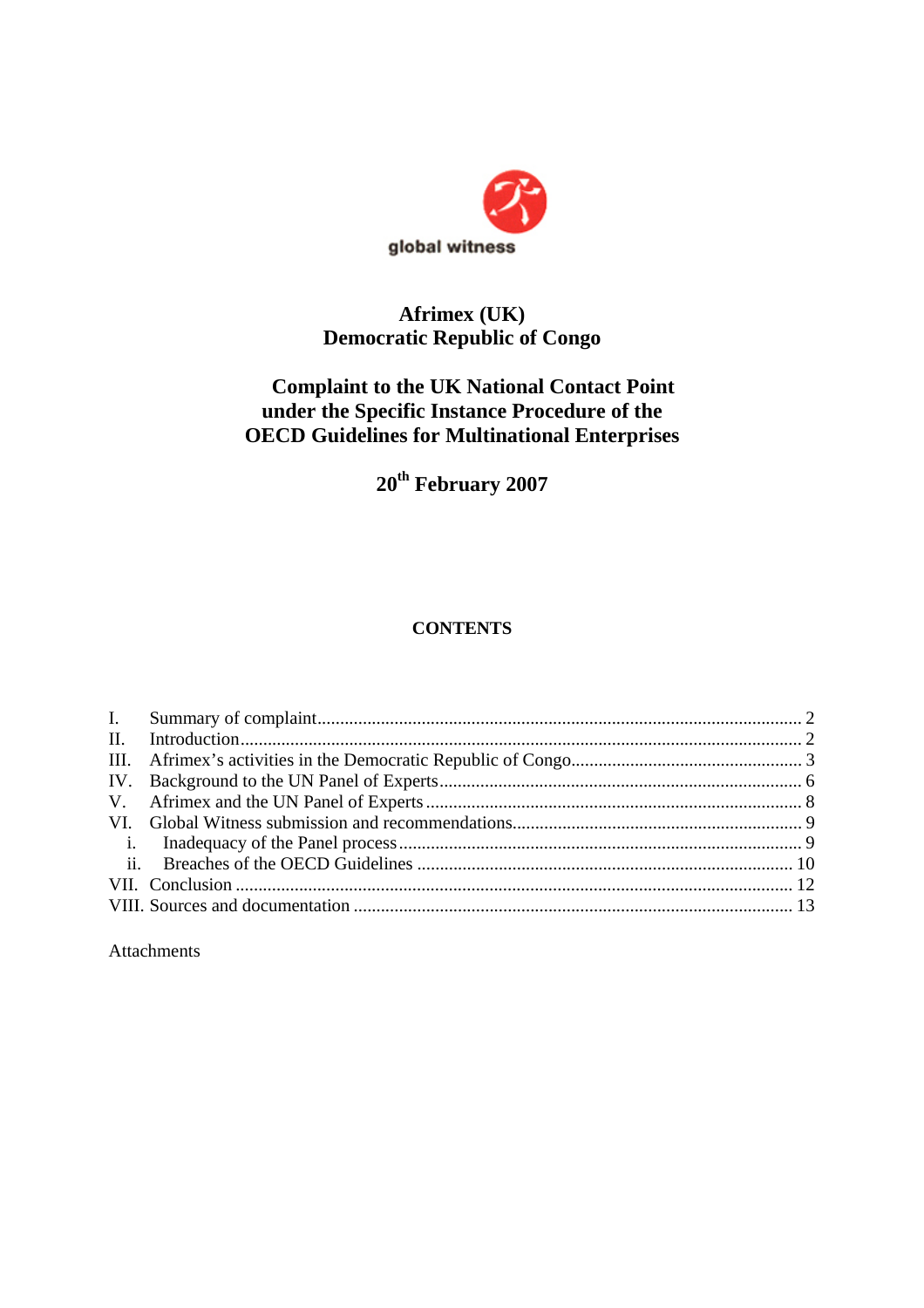## **I. Summary of complaint**

This complaint sets out breaches of the OECD Guidelines for Multinational Enterprises ("the OECD Guidelines") by the British company Afrimex (UK) in relation to its activities in the Democratic Republic of Congo (DRC), for investigation and determination by the United Kingdom National Contact Point under the Specific Instance Procedure of the OECD Guidelines.

These breaches relate to Afrimex's trade in minerals – specifically coltan and cassiterite  $\frac{1}{1}$  – in the DRC's eastern provinces of North and South Kivu, two of the areas most directly affected by the armed conflict in that country since 1996.

This complaint is submitted by Global Witness, a London-based non-governmental organisation (NGO) that investigates the links between natural resource exploitation, conflict and corruption. Global Witness has been documenting the role of natural resources in fuelling the conflict in the DRC for several years and undertook first-hand research on the cassiterite trade in the DRC. including a field trip to North and South Kivu in February  $2005$ .<sup>2</sup> The information in this submission is based in large part on Global Witness's own research.

Global Witness's findings, supplemented by evidence collected by other NGOs and journalists and testimony before the UK Parliament's International Development Committee, demonstrate that Afrimex traded and has continued to trade minerals in a way that perpetuated the conflict in the DRC and was in clear breach of the OECD Guidelines. This submission describes how the company's trading practices during the conflict directly contributed to funding armed rebel groups and grave human rights abuses in eastern DRC. It also highlights the fact that the company sourced some of its products from mines where forced labour was used and where miners worked in life-threatening conditions.

## **II. Introduction**

-

Two successive and exceptionally brutal wars in the DRC – the first beginning in 1996 and the second in 1998 – have devastated the country and its population. The war officially ended in 2002 and a transitional government was put in place in 2003. In July 2006, the Congolese people voted in the first democratic elections for more than 40 years and a new government was established in January-February 2007. Nevertheless, the country remains extremely volatile. Armed conflict, violence against civilians and grave human rights abuses have continued throughout and since the transitional period, particularly in the eastern provinces which maintain the most tenuous hold on peace.

 $1$  Coltan is a mineral from which precious metals like columbium and tantalum are extracted. Tantalum is used in the manufacture of capacitors for electronic equipment such as mobile phones. Cassiterite is one of the most important ores of tin. Tin is then used in such processes as the coating of metals to prevent corrosion and the manufacture of circuit boards. Coltan and cassiterite are often found in the same locations in the DRC.

 $2$  The findings of Global Witness's research on the cassiterite trade are contained in the report "Under-mining peace

<sup>–</sup> Tin: the explosive trade in cassiterite in eastern DRC", June 2005.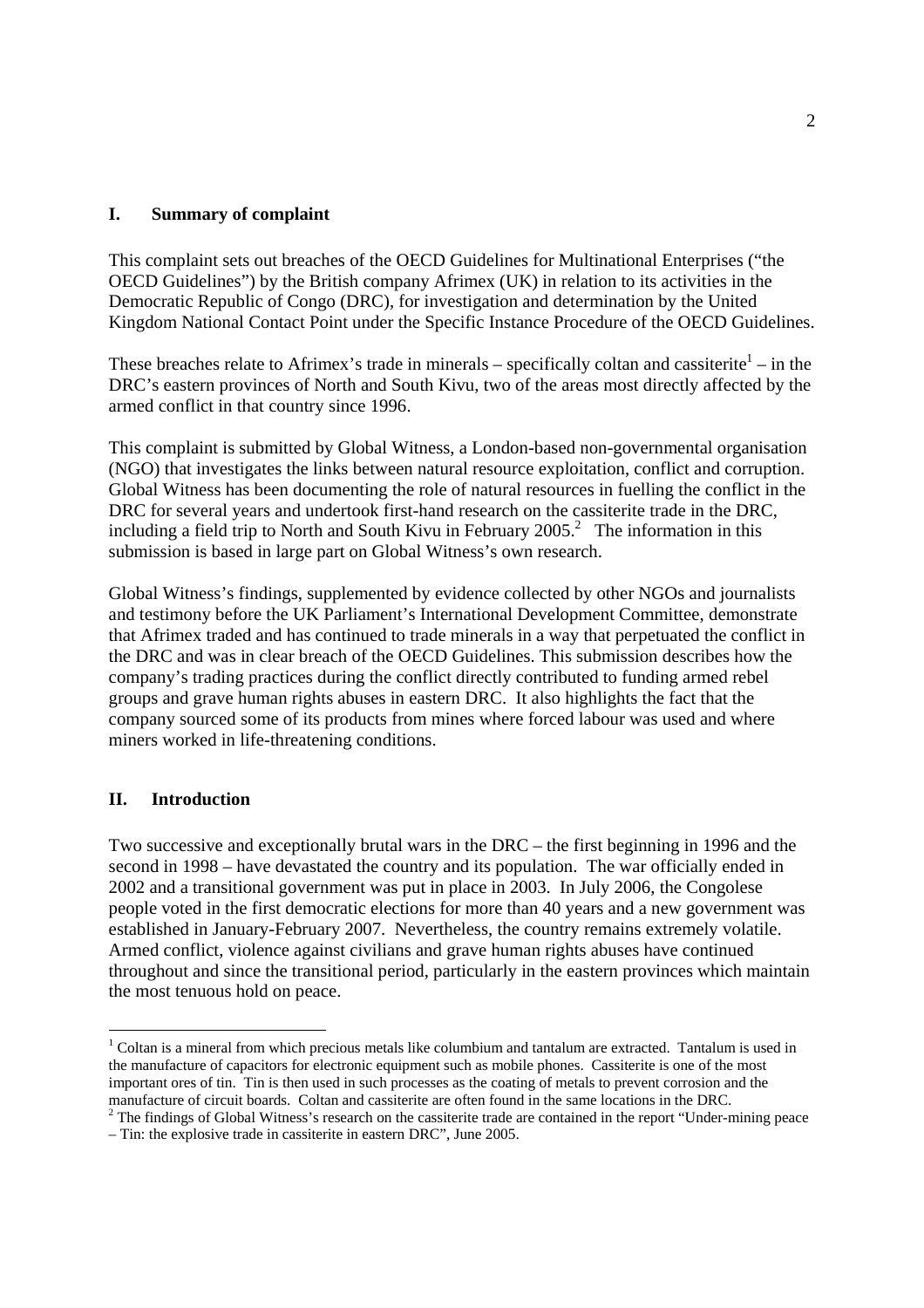Throughout the conflict, the eastern provinces of North and South Kivu witnessed widespread killings, rape, war crimes and crimes against humanity, committed by members of the rebel group *Rassemblement congolais pour la démocratie-Goma* (RCD-Goma), which seized control of large parts of these provinces from 1998; other rebel groups, such as the *Forces démocratiques pour la libération du Rwanda* (FDLR) and the *mai-mai*; soldiers of the Congolese national army; and armies of neighbouring countries, such as Uganda and Rwanda, who supported different Congolese factions during the conflict. Violence and large-scale displacement continued into 2005 and 2006. By early 2007, initiatives designed to ensure longer-term stability, such as the integration of different armed groups into a single unified national army, remain incomplete and fraught with political and logistical difficulties. The quest for control of the DRC's vast mineral and other natural resources has been and remains a motivation for regional and local actors throughout and since the conflict.

A UN Panel of Experts ("the Panel") which investigated the networks involved in the illegal exploitation of natural resources during the war in the DRC found a great number of companies that it considered to have breached the OECD Guidelines. Explicit in the Panel's work was the expectation that respective national governments would hold companies to account for their actions in the DRC. The Panel's October 2002 report states clearly that countries which have signed up to the OECD Guidelines are "morally obliged to ensure that their business enterprises adhere to and act on the Guidelines". Furthermore, home governments "are complicit when they do not take remedial measures" in cases where enterprises based in their jurisdiction "abuse principles of conduct that they have adopted as a matter of law."<sup>3</sup> However, even though these governments have jurisdiction, they have shown little political will to investigate allegations that specific companies participated in illegal and destabilising commercial activities in the DRC. It is our hope that through the consideration of this and other submissions to National Contact Points, OECD members will fulfil their commitment to hold to account companies who have flouted the OECD Guidelines and offer meaningful guidance to companies who wish to conduct business in a manner which does not fuel conflict or human rights abuses.

## **III. Afrimex's activities in the Democratic Republic of Congo**

Afrimex (UK) is a privately-owned mineral trading company, registered in Wembley, United Kingdom (no. 01738800).<sup>4</sup> Afrimex operates in eastern DRC as Société Kotecha, a Congolese registered company based in Bukavu, South Kivu<sup>5</sup>. The two sole directors of Afrimex, Ketankumar (or Ketan) Kotecha and his wife, Didi Ketan Kotecha, are also the directors of Société Kotecha.<sup>6</sup>

 $3$  Final Report of the Panel of Experts on the Illegal Exploitation of Natural Resources and Other Forms of Wealth in the Democratic Republic of Congo, S/2002/1146, 16 October 2002, paragraphs 177 and 178.

<sup>4</sup> UK Companies House.

<sup>&</sup>lt;sup>5</sup> Global Witness report "Under-Mining Peace – Tin: the explosive trade in cassiterite in eastern DRC," June 2005, p. 23.<br><sup>6</sup> UK Companies House.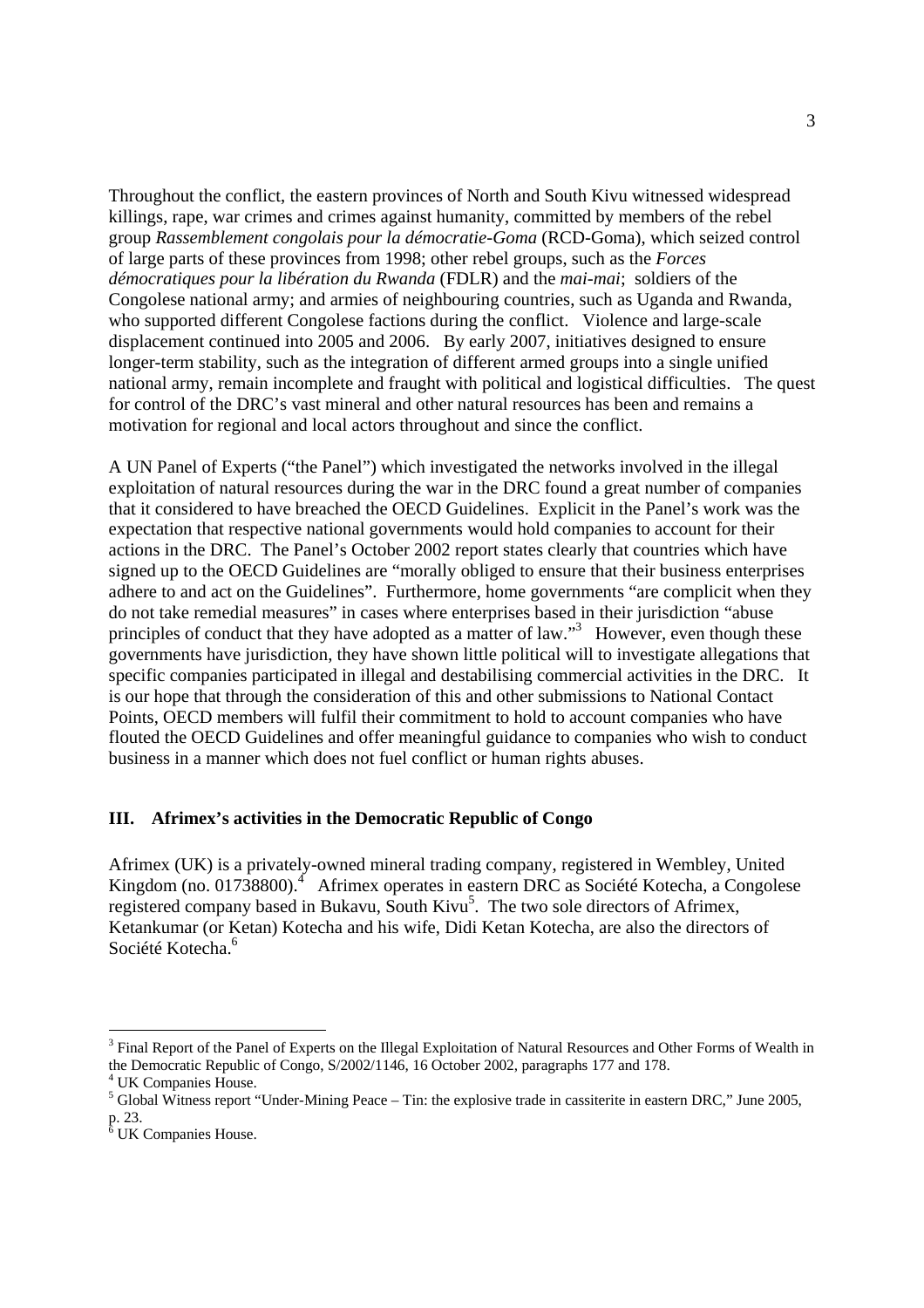As confirmed by Ketan Kotecha, Afrimex has been trading in eastern DRC since  $1984$ .<sup>7</sup> The Kotecha family started trading activities in the DRC even earlier, in 1962.<sup>8</sup> Ketan Kotecha described Afrimex as a company that "has invested in eastern DRC, long, long before" the conflict.<sup>9</sup> However, the present complaint relates specifically to Afrimex's trade in coltan and cassiterite during the conflict, in particular since 1998.

Throughout all stages of the conflict, Afrimex and its partners in the DRC have been major traders in resources controlled by rebel groups – the eastern provinces being under partial or complete rebel control throughout most of the conflict. The most dominant of these groups in North and South Kivu since 1998 was the RCD-Goma.

UN agencies and Congolese and international NGOs have documented in detail the role of natural resource exploitation as an engine of conflict in the DRC, particularly in the east. The price of resources like coltan and cassiterite experienced booms and busts, as various groups battled for control of the mining areas. Control and exploitation of these trades enabled the RCD-Goma to finance its crippling occupation of North and South Kivu - an occupation characterised by widespread human rights violations against the civilian population.<sup>10</sup>

## *Taxation paid to a rebel group during the conflict*

-

Soon after August 1998, from the start of what is known in the DRC as the "second war", the RCD-Goma began imposing taxation on commercial operators, including those trading in natural resources. From mid-1998 to November 2000, it imposed a US \$15,000 per year licence fee in addition to a tax estimated at 8% of the total value of exports on all coltan traders.<sup>11</sup>

Critically, for the period concerned, Ketan Kotecha, the director of Afrimex, confirmed that taxes were paid to RCD-Goma officials and not to the national government of the DRC.<sup>12</sup> In a letter to the Panel, he stated: "The [mineral exporting] licenses have been renewed every year by the authorities in place in Kinshasa until 1998 and thereafter in Goma.<sup>13</sup> We have been paying our taxes to the authorities in place and we have no means of verifying the proper use of the

<sup>&</sup>lt;sup>7</sup> Corrected Transcript of Oral Evidence of Ketan Kotecha before the International Development Committee, Session on Conflict and Development: Peacebuilding and Post-Conflict Reconstruction, 4 July 2006. Response to Question 376.

<sup>&</sup>lt;sup>8</sup> Corrected Transcript of Oral Evidence of Ketan Kotecha before the International Development Committee, 4 July 2006. Response to Question 375. See also letter from Ketan Kotecha, Afrimex (UK) Limited to Mr Melvin Holt, United Nations Expert Panel, 22 May 2003.

<sup>&</sup>lt;sup>9</sup> Corrected Transcript of Oral Evidence of Ketan Kotecha before the International Development Committee, 4 July 2006. Response to Question 416.

<sup>&</sup>lt;sup>10</sup> See Amnesty International and Human Rights Watch reports listed in Section VIII of this submission and enclosed extracts.

<sup>&</sup>lt;sup>11</sup> International Peace Information Service (IPIS), "Supporting the War Economy in the DRC: European Companies and the Coltan Trade," 2002, p. 11.

 $12$  Corrected Transcript of Oral Evidence of Ketan Kotecha before the International Development Committee, Session on Conflict and Development: Peacebuilding and Post-Conflict Reconstruction, 4 July 2006. Responses to Questions 390 to 395.

 $13$ <sup>13</sup> The town of Goma, in North Kivu, served as the headquarters of the RCD-Goma.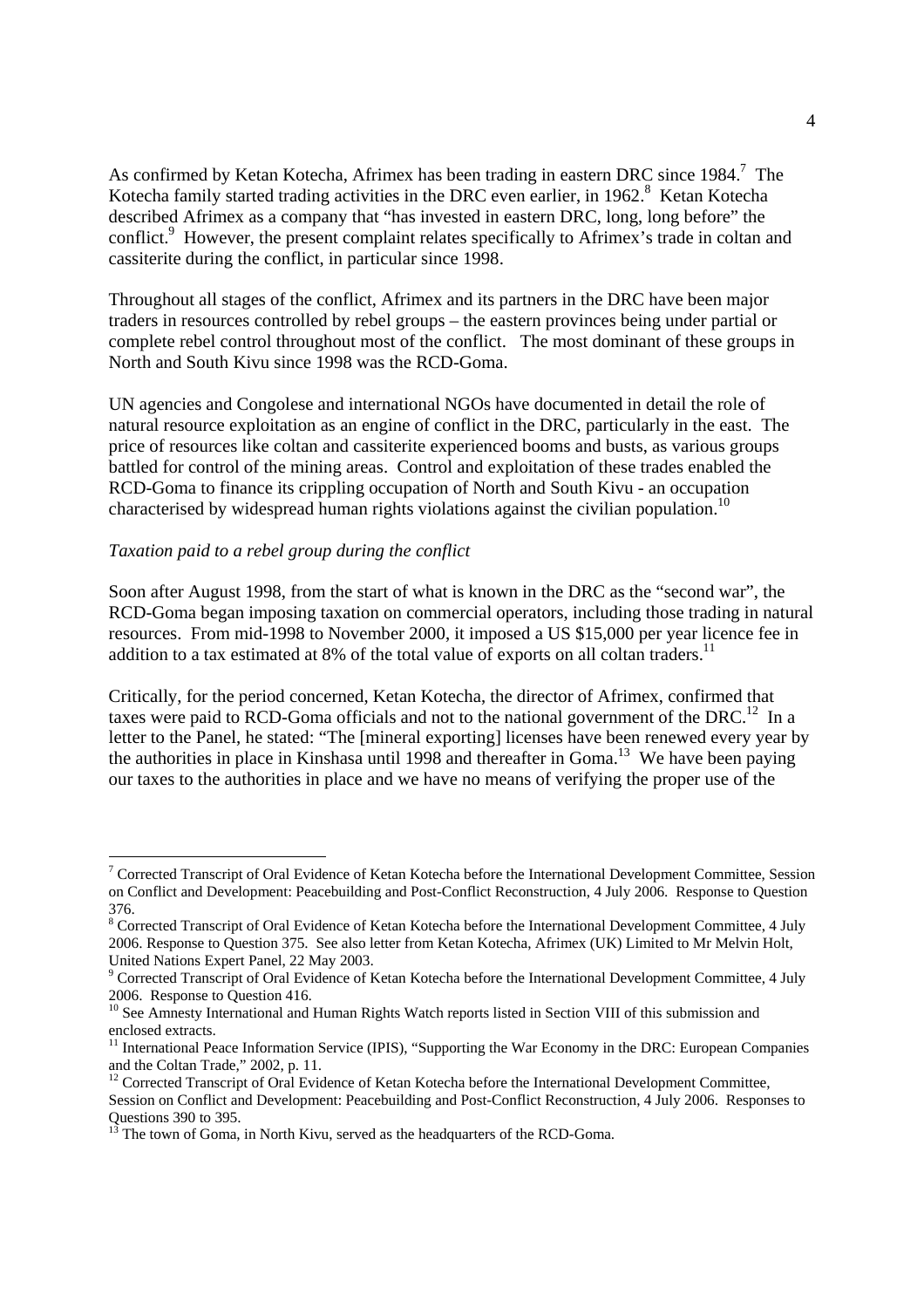taxes paid by us."14 During this period, Afrimex was the greatest trader in terms of volume, exporting 165,000 kg of coltan with a reported value of US\$ 2.475 million; it operated through the Société de Commercialisation des Minerais (SOCOMI), the ore marketing arm of Société Kotecha.<sup>15</sup> The total amount of taxes the company paid to the RCD-Goma would therefore have been significant.

In November 2000, the RCD-Goma imposed a monopoly on the coltan trade in the territories under its control in the form of the Société Minière des Grands Lacs (SOGIML). Under this regime, taxes of US\$ 10 per kilogram of coltan were imposed on all traders, with Afrimex and Société Kotecha continuing their trade of coltan.<sup>16</sup> This taxation enabled the RCD-Goma to finance its own military expenditures in its war against the national government.<sup>17</sup> The RCD-Goma did not channel this money into the development of regions under its control or use it to provide services or protection to the population; it simply extracted funds for its war efforts, while the population in the areas it controlled continued to be subjected to extreme poverty, violence and displacement. This was confirmed by the Panel which stated that of all the tax revenue collected by the RCD-Goma, "none…is used to provide public services."<sup>18</sup>

## *Labour conditions*

With the collapse of the coltan market, trade in cassiterite became increasingly important, reaching a ten-year high price in 2004. Global Witness and other organisations have documented how the cassiterite trade followed the same trade routes as coltan and how its trade remained highly militarised, with its workers subject to ubiquitous predations by both rebel and government soldiers.19 The predations were carried out in an environment of impunity and included extortion and illegal taxation of miners by military personnel, killings, intimidation, and forced mass displacement to gain control over valuable natural resources.<sup>20</sup> The informal mining sector is also marked by its poor working conditions and pay, with miners exposing themselves daily to the risk of death and serious injury in the mines and vulnerable to forced labour.

Export statistics from 2004 and early 2005 reveal that Afrimex was the second largest exporter of cassiterite from South Kivu, controlling more than 40% of the cassiterite from the province, while also buying minerals from mines in North Kivu. While Ketan Kotecha claimed that the minerals he traded all came from "genuine, legal, licensed sources,"<sup>21</sup> a representative of his own

<sup>&</sup>lt;sup>14</sup> Letter from Ketan Kotecha, Afrimex (UK) Limited to Mr. Melvin Holt, United Nations Expert Panel, 23 May 2003.

<sup>&</sup>lt;sup>15</sup> IPIS, "Central African Mineral and Arms Research Bulletin," Volume 1, 14 June 2001; Initiative for Central Africa (INICA), "The Mining Economy in the Kivu and its Regional Implications," July 2004.

<sup>&</sup>lt;sup>16</sup> IPIS, "Supporting the War Economy in the DRC: European Companies and the Coltan Trade," 2002, p. 10.  $17 \overline{1}$  Ibid.

<sup>&</sup>lt;sup>18</sup> Final Report of the Panel of Experts on the Illegal Exploitation of Natural Resources and Other Forms of Wealth in the Democratic Republic of Congo, S/2002/1146, 16 October 2002, paragraph 89.

<sup>&</sup>lt;sup>19</sup> Global Witness report "Under-Mining Peace – Tin: the explosive trade in cassiterite in eastern DRC," June 2005, p. 14-16 and Channel 4 investigation, "Congo's Tin Soldiers," 30 June 2005.

http://www.channel4.com/news/special-reports/special-reports-storypage.jsp?id=301&parasStartAt=0

 $^{20}$  Ibid, p. 11.

<sup>&</sup>lt;sup>21</sup> Corrected Transcript of Oral Evidence of Ketan Kotecha before the International Development Committee, 4 July 2006. Response to Question 376.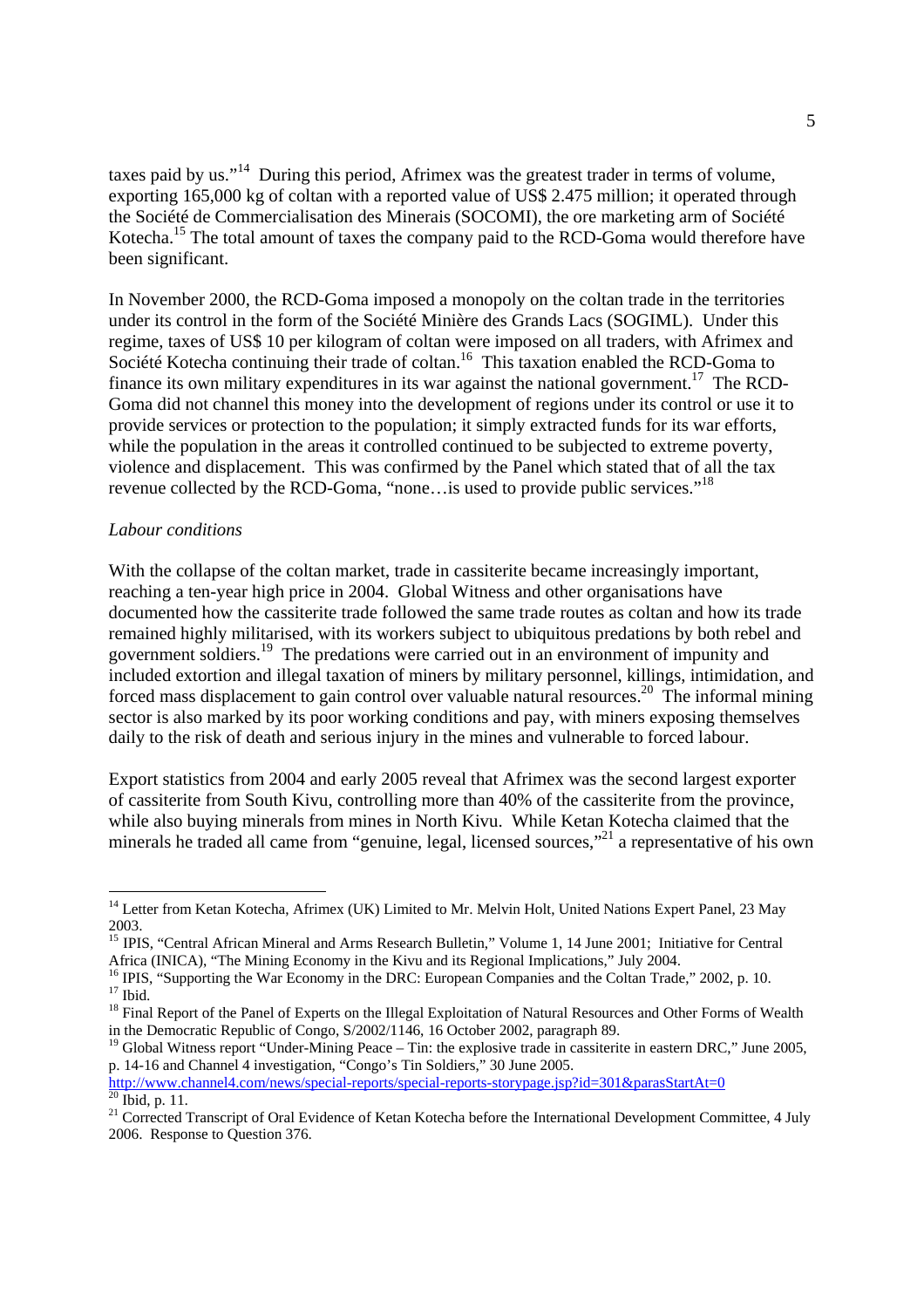company admitted to Global Witness that one cannot know the origin of the minerals as they come various locations, in small quantities. $^{22}$ 

During his testimony before the UK Parliament's International Development Committee in July 2006, Ketan Kotecha insisted that the mines that supplied Afrimex did not use forced labour and that the company's suppliers had provided assurances to that effect.<sup>23</sup> However, Channel 4's award-winning investigation, "Congo's Tin Soldiers", documented the plight of adult and child miners and porters in the Walikale region, and Bisiye mine in particular, who were forced at gunpoint by government soldiers to carry heavy sacks of cassiterite.<sup>24</sup> Afrimex admitted that it profited from coltan and cassiterite mined around Walikale, but is wilfully ignorant of the insufferable working conditions of those forced to labour there.<sup>25</sup> When asked about the labour conditions of the workers who supplied his company with cassiterite and coltan, Ketan Kotecha replied: "Yes, salary structures are very low but it's better that miners and porters earn something than nothing. If I didn't do this someone else would. I am not here as some kind of moral saviour."26

## **IV. Background to the UN Panel of Experts**

Pursuant to a presidential statement on 2 June  $2000^{27}$ , the UN Security Council requested the establishment of a Panel of Experts on the Illegal Exploitation of Natural Resources and Other Forms of Wealth in the Democratic Republic of Congo (the Panel). The Panel produced several reports, the first of which was released in April 2001.<sup>28</sup> This report concluded that "the conflict" in the Democratic Republic of Congo has become mainly about access, control and trade of five key mineral resources," one of which was coltan.<sup>29</sup> It also concluded that "the role of the private" sector in the exploitation of natural resources and the continuation of the war has been vital... Companies trading minerals, which the Panel considers to be 'the engine of the conflict in the Democratic Republic of the Congo' have prepared the field for illegal mining activities in the country."30

The next Panel report, published in October 2002, continued to emphasise the fact that "the most important element in effectively halting the illegal exploitation of resources in the Democratic Republic of the Congo relates to the political will of those who support, protect and benefit from the networks."31 Annex III of the report included a list of 85 companies considered by the Panel

<sup>&</sup>lt;sup>22</sup> Global Witness interview with Société Kotecha representative, Bukavu, February 2005.

<sup>&</sup>lt;sup>23</sup> Corrected Transcript of Oral Evidence of Ketan Kotecha before the International Development Committee, 4 July 2006. Response to Question 397.

 $^{24}$  Channel 4 investigation, "Congo's Tin Soldiers," 30 June 2005.

<sup>&</sup>lt;sup>25</sup> Ibid and Global Witness, "Under-Mining Peace– Tin: the explosive trade in cassiterite in eastern DRC," June 2005, p. 23.

 $26$  Ibid.

<sup>&</sup>lt;sup>27</sup> UN S/PRST/2000/20.

<sup>&</sup>lt;sup>28</sup> Final Report of the Panel of Experts on the Illegal Exploitation of Natural Resources and Other Forms of Wealth in the Democratic Republic of Congo, S/2001/357, 12 April 2001.

 $29$  Ibid. Paragraph 213.

 $30$  Ibid. Paragraph 215.

 $31$  UN Panel of Experts Report S/2002/1146, 16 October 2002, Paragraph 152.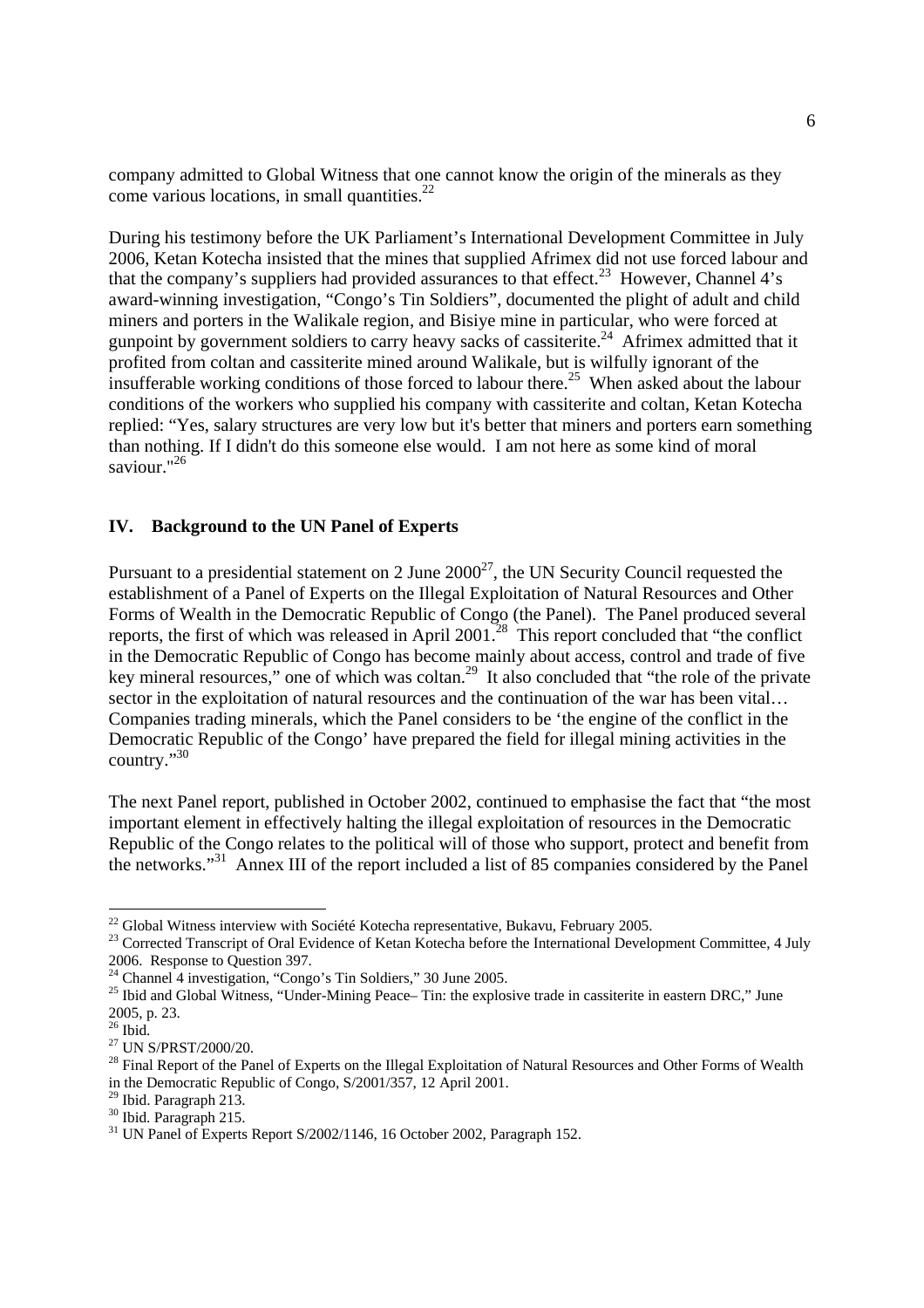to have violated the OECD Guidelines. Twelve of these were UK companies. The report did not recommend particular follow-up actions to be taken against them by the Security Council.<sup>32</sup>

The UN Security Council's next step was the adoption of Resolution 1457 ("the Resolution"), which condemned the illegal exploitation of the DRC's natural resources, expressed its concern about the way its plunder fuelled the conflict, and demanded that all states act so as to end these illegal activities.<sup>33</sup> The Resolution included a recommendation that the Panel's mandate be extended so that it might "verify, reinforce and, where necessary, update the Panel's findings, and/or clear parties named in the Panel's previous reports, with a view to adjusting accordingly the lists attached to these reports."<sup>34</sup> Companies mentioned by the Panel were asked to express their reactions to the Panel reports and the Panel was requested "to provide information to the Organisation for Economic Co-operation and Development (OECD) Committee on International Investment and Multinational Enterprises and to the National Contact Points for the OECD Guidelines for Multinational Enterprises in the States where business enterprises listed in annex 3 of the last report as being allegedly in contravention of the OECD Guidelines are registered, in accordance with United Nations established practice."<sup>35</sup>

The Resolution went on to describe the procedures necessary for national governments to carry out the requisite investigations of the Panel report claims, requiring the Panel "to establish a procedure to provide to Member States, upon request, information previously collected by the Panel to help them take the necessary investigative action" and advocated that states should "conduct their own investigations, including as appropriate through judicial means, in order to clarify credibly the findings of the Panel."36

The Panel then conducted a dialogue and exchange of information with the companies named, to clarify the problems mentioned by the Panel. Replies from all the parties who submitted reactions were published in an addendum to the Panel report of 20 June 2003.

The final report of the Panel was presented to the UN Secretary General in October 2003 and recommended a course of action pursuant to dialogue with the concerned enterprises.37 The enterprises were classed in five categories as follows:

|  | Category I: Resolved No Further Action Required                              |
|--|------------------------------------------------------------------------------|
|  | Category II: Resolved Cases Subject to NCP Monitoring Compliance             |
|  | Category III: Unresolved Cases Referred to NCP for Updating or Investigation |
|  | Category IV: Pending Cases with Governments for Individuals and Companies    |
|  | Category V: Parties that did not React to the Panel's Report <sup>38</sup>   |
|  |                                                                              |

Finally, following the October 2003 Panel report, states were urged to conduct their own investigations "on the basis in particular of information and documentation accumulated by the

 $\overline{a}$ 

<sup>32</sup> UN S/2002/1146, Paragraph 177.

<sup>&</sup>lt;sup>33</sup> UN Security Council Resolution 1457, 24 January 2003, Paragraphs 2-4.

<sup>34</sup> Ibid., Paragraph 9.

<sup>35</sup> Ibid., Paragraph 14.

<sup>36</sup> Ibid., Paragraph 12 and 15.

 $37$  UN S/2003/1027.

<sup>&</sup>lt;sup>38</sup> Ibid. Annex I.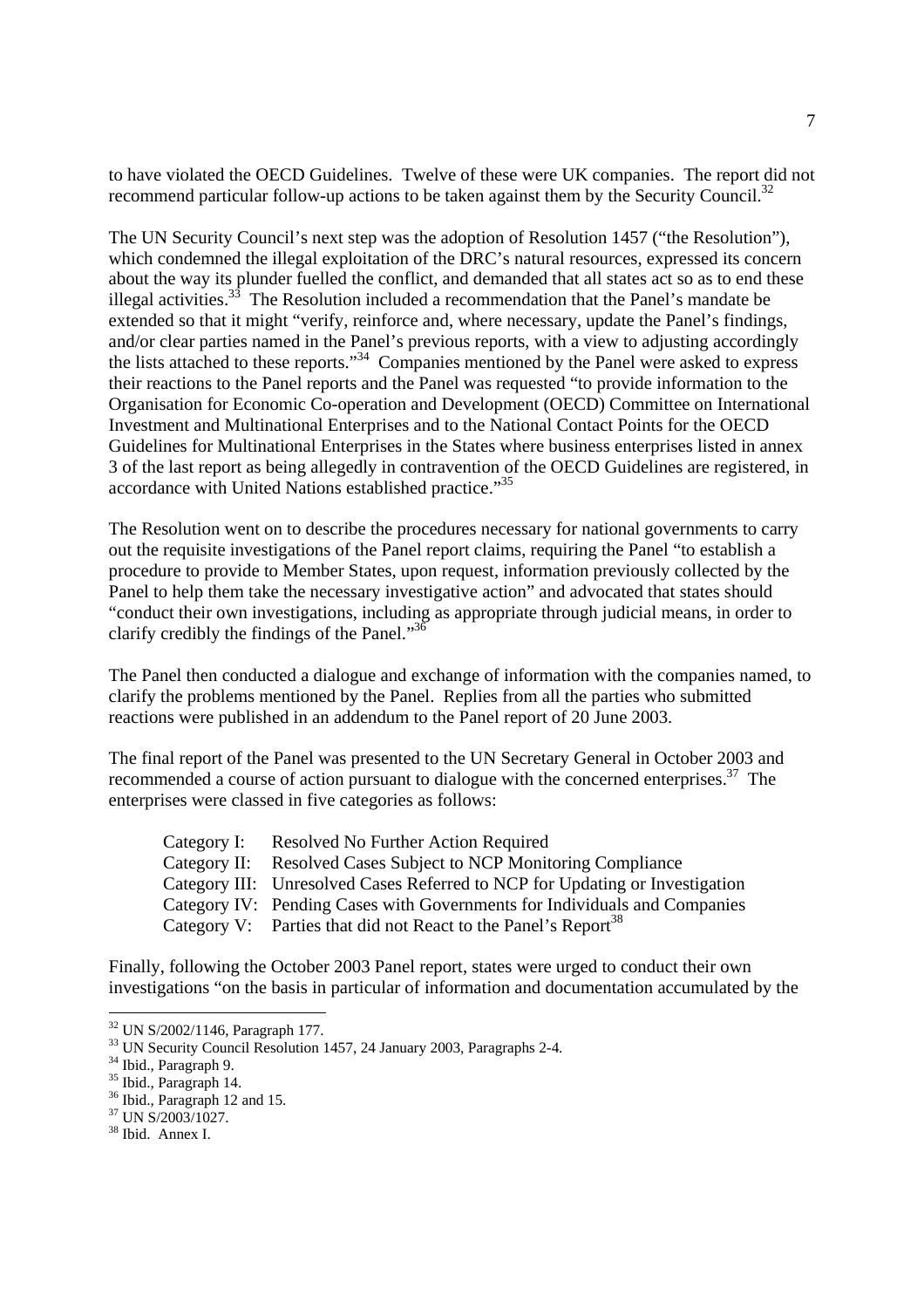Panel during its work and forwarded to governments."<sup>39</sup> This wording supports the principle that the national governments home to these enterprises had a responsibility to investigate these allegations further and that they could draw on information available not only from the Panel but also from other sources.

## **V. Afrimex and the UN Panel of Experts**

Afrimex was first mentioned in the Panel's April 2001 report as a company of concern, as it was one of a number of companies exporting minerals from eastern DRC via Rwanda during the conflict.<sup>40</sup> Afrimex was then listed in Annex III of the October 2002 Panel report, as it was considered to be in violation of the OECD Guidelines.

After receiving responses from some of the companies cited, the October 2003 Panel report classified Afrimex in Category I, a "resolved" case that required no further action. A "resolved" case "signifies that there are no current outstanding issues, the original issues that led to their being listed in the annexes having been worked out to the satisfaction of both the Panel and the companies and individuals concerned". However, the report stated that this categorisation did not invalidate the Panel's earlier findings about the activities of these actors.<sup>41</sup>

As a result of the lack of transparency in the process of dialogue and justification between the Panel and the companies concerned, it is unclear what evidence was provided to the Panel to resolve Afrimex's case and on what basis the Panel declared the case "resolved". On 22 May 2003, Afrimex's director Ketan Kotecha wrote a letter to the Panel summarising the main points of a meeting between Afrimex and members of the Panel and requesting that Afrimex's name be removed from the annex of the Panel's final report. None of the points contained in this letter can reasonably be considered to resolve the Panel's concerns. On the contrary, the letter confirms that Afrimex had been paying taxes to officials of the RCD-Goma and that it was unable to verify the proper use of these taxes. $42$ 

Overall, none of Afrimex's activities that fell within the purview of the Panel had altered in any way from the time that the Panel first identified them as causes for concern. Nor had there been any significant change in the fundamental circumstances of the exploitation of natural resources in eastern DRC, as the RCD-Goma continued to control mines such as those in the region of Walikale in North Kivu, until December 2004. Widespread violence and grave human rights abuses also continued in the area during and since this period.

Despite these events and the context of armed conflict in which they were operating, the directors of Afrimex confirmed that they did not see fit to stop or modify their activities, in particular their trade in minerals in rebel-controlled territory.<sup>43</sup> In 2000, a report by the

 $\overline{a}$ <sup>39</sup> Security Council Presidential Statement S/PRST/2003/19, 19 November 2003.

<sup>40</sup> UN Panel of Experts Report S/2001/357 Annex I.

<sup>41</sup> UN S/2003/1027 Paragraph 23.

<sup>&</sup>lt;sup>42</sup> Letter from Ketan Kotecha, Afrimex (UK) Limited to Mr. Melvin Holt, United Nations Expert Panel, 23 May 2003.

<sup>43</sup> Corrected Transcript of Oral Evidence of Ketan Kotecha before the International Development Committee , 4 July 2006. Response to Question 377.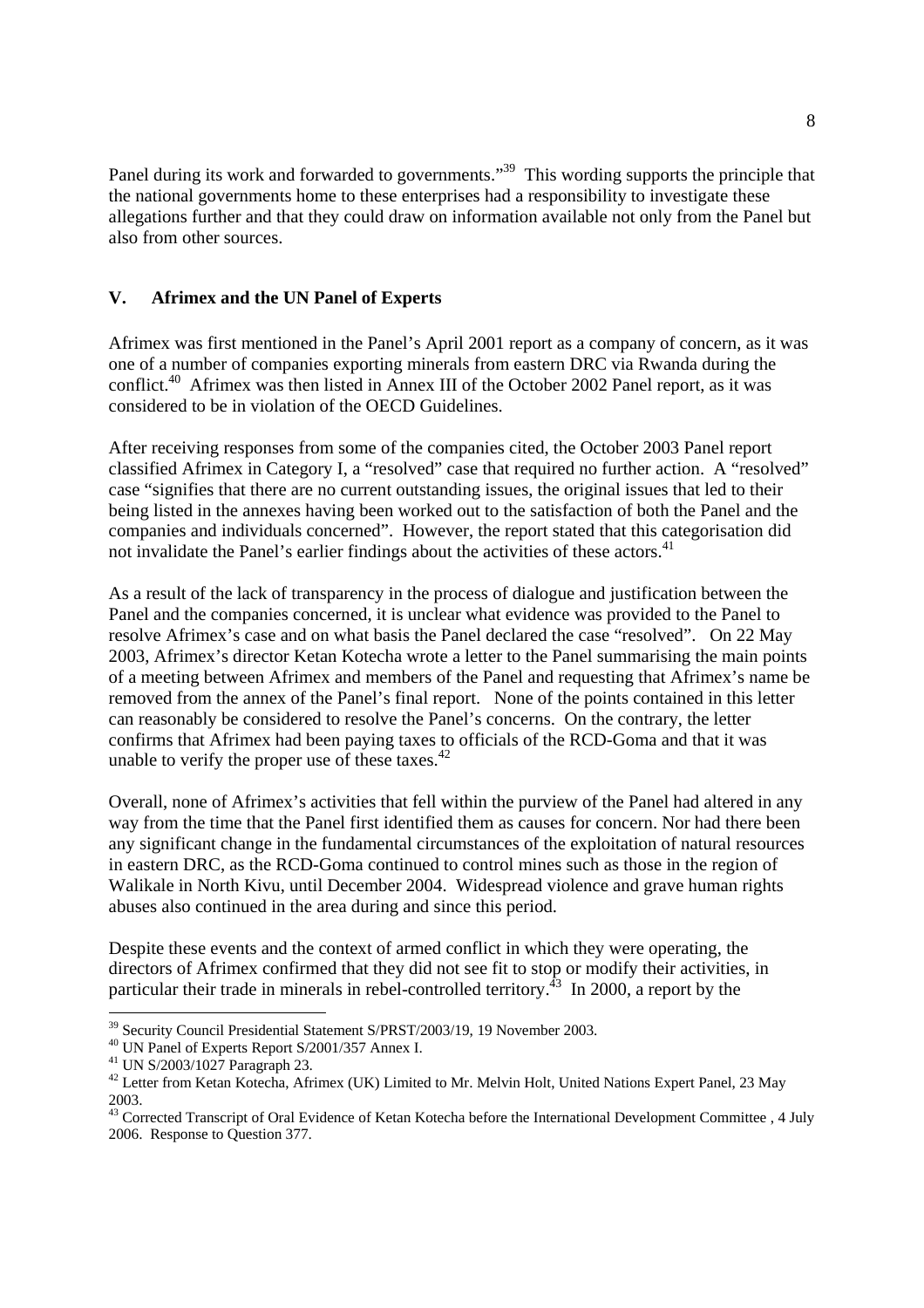International Peace Information Service (IPIS) alleged that Société Kotecha stopped its coltan trading activities in eastern DRC due to the imposition of a monopoly on the coltan trade by the RCD-Goma.<sup>44</sup> However, more recent confirmations of the relationship between RCD-Goma and Afrimex in themselves merit further investigation as the directors of Afrimex, to this day, do not appear to find fault with trading in a context where they were effectively funding armed groups responsible for grave human rights abuses.

In his communications with the UK Parliament's International Development Committee, Ketan Kotecha stated that the Afrimex case was placed in the "resolved" category by the Panel "because it was not a business that had simply appeared at the time of the conflict but, rather, had done business in the Congo for many years and had made a positive contribution to local communities."45 However, the matter of concern is not the length of Afrimex's activities in the DRC, but the ways in which these activities contributed to the conflict and affected the local population. As demonstrated below, even if one were to accept the Panel's concerns as resolved, which the evidence does not bear out, there are additional violations of the OECD Guidelines that occurred after the expiry of the Panel's mandate.

### **VI. Global Witness submission and recommendations**

## *i. Inadequacy of the Panel process*

-

As illustrated in this submission and other documents, the process of resolution of cases cited by the Panel was seriously flawed: it left many questions unanswered and gave the impression that certain cases, such as that of Afrimex, had been satisfactorily resolved when, in fact, many of the specific concerns raised by the Panel had not been addressed.<sup>46</sup> As a result of the inadequacy of this process, and the misleading nature of the categorisation, little or no action was taken by governments to launch in-depth investigations into the allegations and hold the companies concerned to account.

Global Witness submits that the Panel's investigation into Afrimex's activities in the DRC and its subsequent categorisation of the Afrimex case as "resolved" were neither comprehensive nor determinative. As a result, further investigation and action is still required. This position is supported by evidence presented in this submission, including information gathered by Global Witness on Afrimex's trading activities during the conflict in eastern DRC and the Afrimex director's statements in response to the report of the Panel and questioning by the UK Parliament's International Development Committee as recently as July 2006.

<sup>&</sup>lt;sup>44</sup> IPIS, "Supporting the War Economy in the DRC: European Companies and the Coltan Trade," January 2002. Global Witness has been unable to confirm whether Afrimex stopped trading. The only official statement available on this point is that of Afrimex's director who stated, in response to Question 377 at the International Development Committee hearing, that "at that stage we did not think it was necessary to stop"; it is unclear to which time period he was referring.

<sup>&</sup>lt;sup>45</sup> Letter to the Chairman of the International Development Committee from Mr Ketan Kotecha, Afrimex (UK) Ltd, 25 July 2006.

<sup>&</sup>lt;sup>46</sup> For a more detailed critique of the UN Panel resolution process, see RAID's "Unanswered Questions: Companies, Conflict and the Democratic Republic of Congo," May 2004, pages 11-18.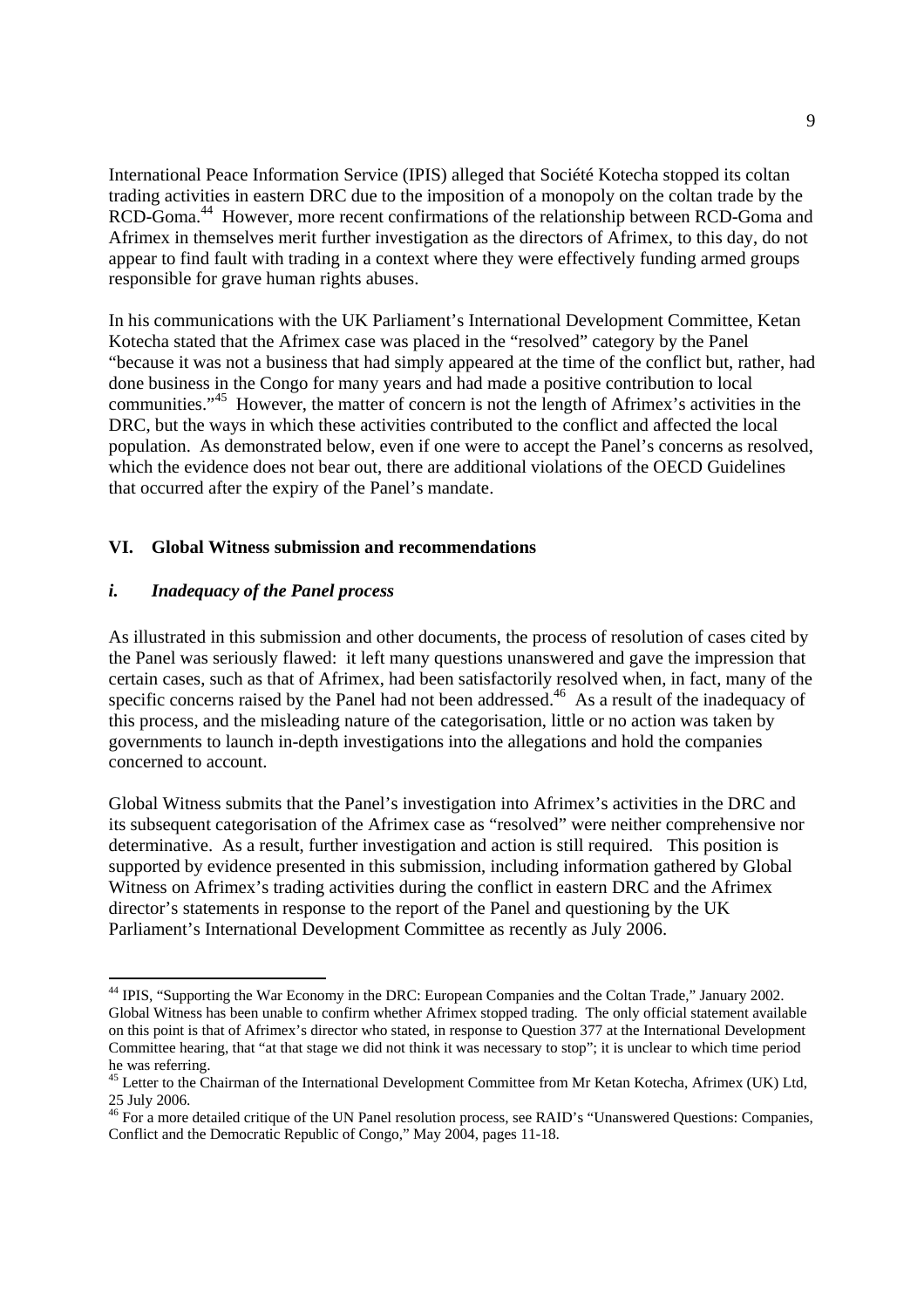## *ii. Breaches of the OECD Guidelines*

Global Witness submits that Afrimex has breached the OECD Guidelines and that by doing so, it contributed to the conflict and to large-scale human rights abuses against populations living in the affected areas of eastern DRC.

Due to the length of time that the company has been active in eastern DRC, it is impossible that Afrimex's directors would have been unaware of the political and economic context, the gravity of the conflict and the implications of illegal funds transfers to armed rebel groups (in this case, the RCD-Goma) which Ketan Kotecha admitted making. According to the Panel's October 2002 report, "no coltan exits from the eastern Democratic Republic of the Congo without benefiting either the rebel groups or foreign armies"<sup>47</sup> and in so doing, contributes to the continuation of conflict. The scale of the conflict and the widespread use of violence against civilians in mining areas by all parties, including the RCD-Goma, were documented by numerous national and  $intermational NGOs$ , journalists and UN bodies<sup>48</sup> and widely publicised at the time and throughout the conflict; these included periodic outbreaks of violence in Bukavu, the very town where Société Kotecha is based.

Global Witness submits that by continuing to trade in minerals in these circumstances throughout the conflict, Afrimex was in breach of the following principles of the OECD Guidelines:

## General Policies

II.2. *Respect the human rights of those affected by their activities consistent with the host government's international obligations and commitments.* 

Afrimex paid taxes to an armed group (the RCD-Goma) that was engaged in an armed conflict against the Congolese government and had a well-documented record of committing serious human rights abuses against the civilian population in eastern DRC. As demonstrated by reports by international human rights NGOs and other sources,<sup>49</sup> the RCD-Goma continued carrying out grave human rights abuses, including massacres, sexual violence, arbitrary detention, torture and recruitment of child soldiers throughout the conflict.

II.1. *Contribute to economic, social and environmental progress with a view to achieving sustainable development.*

Afrimex recognised the authority of an armed rebel group (the RCD-Goma) and financed the group through tax payments to the detriment of the national unity of the country. This served to prolong the conflict and weaken the bases of social and economic development. The RCD-Goma did not use the profits from the mineral trade or taxes or other payments received from companies such as Afrimex to develop the areas under its control. On the contrary, these payments perpetuated the conflict by boosting the capacity of the RCD-Goma to purchase

<sup>47</sup> UN S/2002/1146, paragraph 80.

<sup>48</sup> See sources listed in Section VIII of this submission.

<sup>&</sup>lt;sup>49</sup> See in particular Amnesty International and Human Rights Watch reports on human rights abuses by the RCD-Goma, listed in Section VIII of this submission, and enclosed extracts.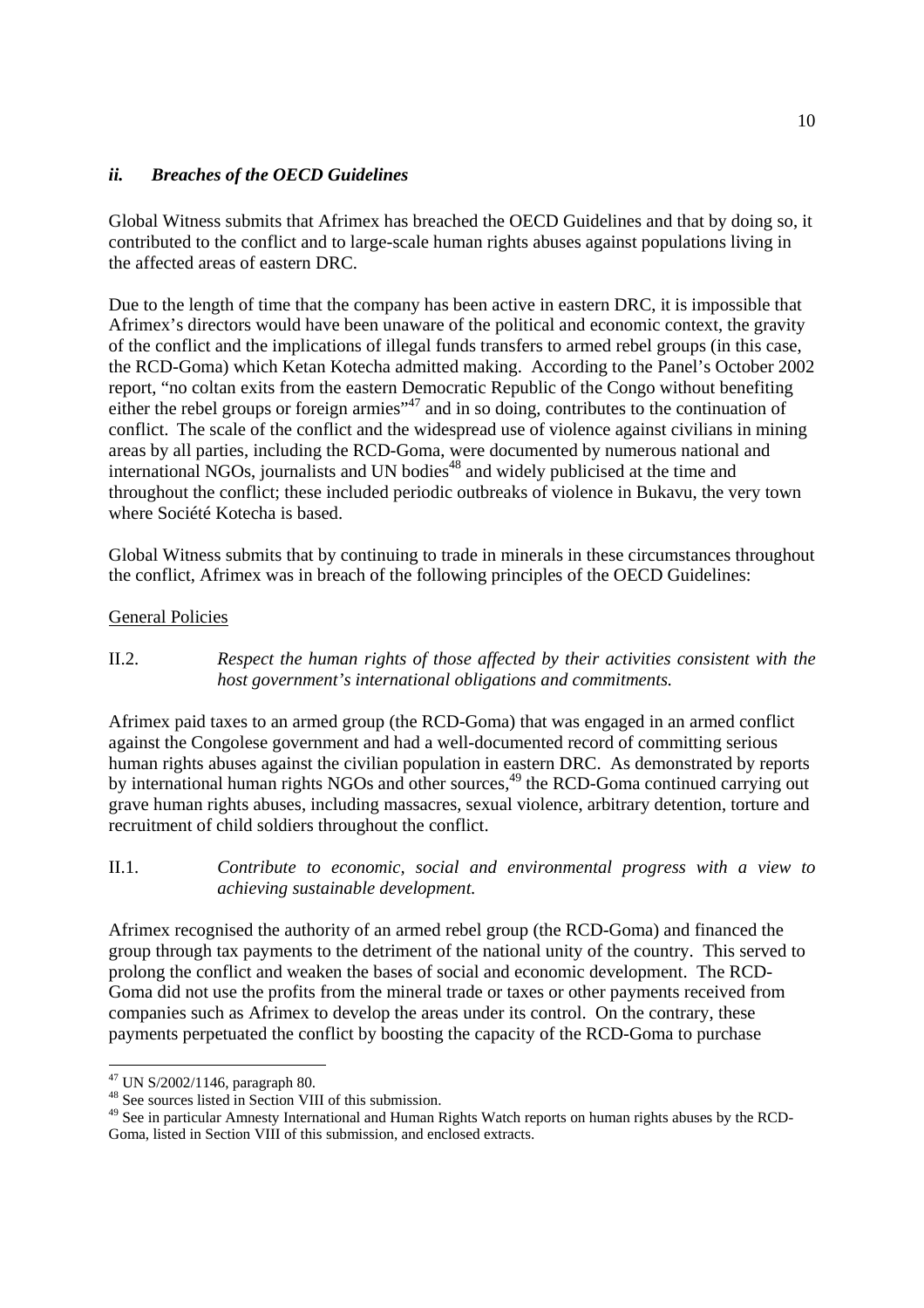weapons and military supplies. They also contributed more generally to strengthening the rebel group and enabling it to operate.

As documented by Global Witness, large quantities of cassiterite from eastern DRC were exported through neighbouring Rwanda without being recorded or taxed by the Congolese authorities.50 The Congolese population did not benefit from the significant revenues which should have been declared from these exports and which could have been channelled into development.

II.10. *Encourage, where practicable, business partners, including suppliers and subcontractors, to apply principles of corporate conduct compatible with the Guidelines.* 

There are grounds to suspect that Afrimex breached this Guideline: Afrimex did not give any indication in any of its responses or interviews cited in this submission that it had encouraged its suppliers to apply principles compatible with the OECD Guidelines or that it conducted due diligence to ensure that its suppliers were complying with the OECD Guidelines. On the contrary, Afrimex's own disregard for the OECD Guidelines would indicate that it made no effort to ensure that its suppliers did so. Ketan Kotecha's comments on the labour conditions of mine workers, cited in Section III of this submission, further demonstrate this lack of concern.

II.11. *Abstain from any improper involvement in local political activity.* 

By paying taxes regularly to the RCD-Goma, Afrimex contributed to supporting an armed opposition group in the DRC.

## Employment and Industrial Relations

| IV.1.b    | Contribute to the effective abolition of child labour.                            |
|-----------|-----------------------------------------------------------------------------------|
| IV.1. $c$ | Contribute to the elimination of all forms of forced or compulsory labour.        |
| IV.4. $b$ | Take adequate steps to ensure occupational health and safety in their operations. |

Afrimex profited from minerals sourced from mines with unacceptable health and safety practices, including life-threatening conditions, use of forced labour and child labour, as illustrated vividly in the 2005 Channel 4 television investigation "Congo's Tin Soldiers". Global Witness is not aware that Afrimex took steps to improve or protest against the conditions in the mines from which it was buying minerals, to conduct due diligence or to seek alternative suppliers whose practices conformed to international labour standards.

## Combating Bribery

Afrimex's tax payments to the RCD-Goma could constitute a breach of the following principle of the OECD Guidelines: "Enterprises should not, directly or indirectly, offer, promise, give, or demand a bribe or other undue advantage to obtain or retain business or other improper

<sup>1</sup>  $50$  Global Witness report "Under-Mining Peace – Tin: the explosive trade in cassiterite in eastern DRC," June 2005.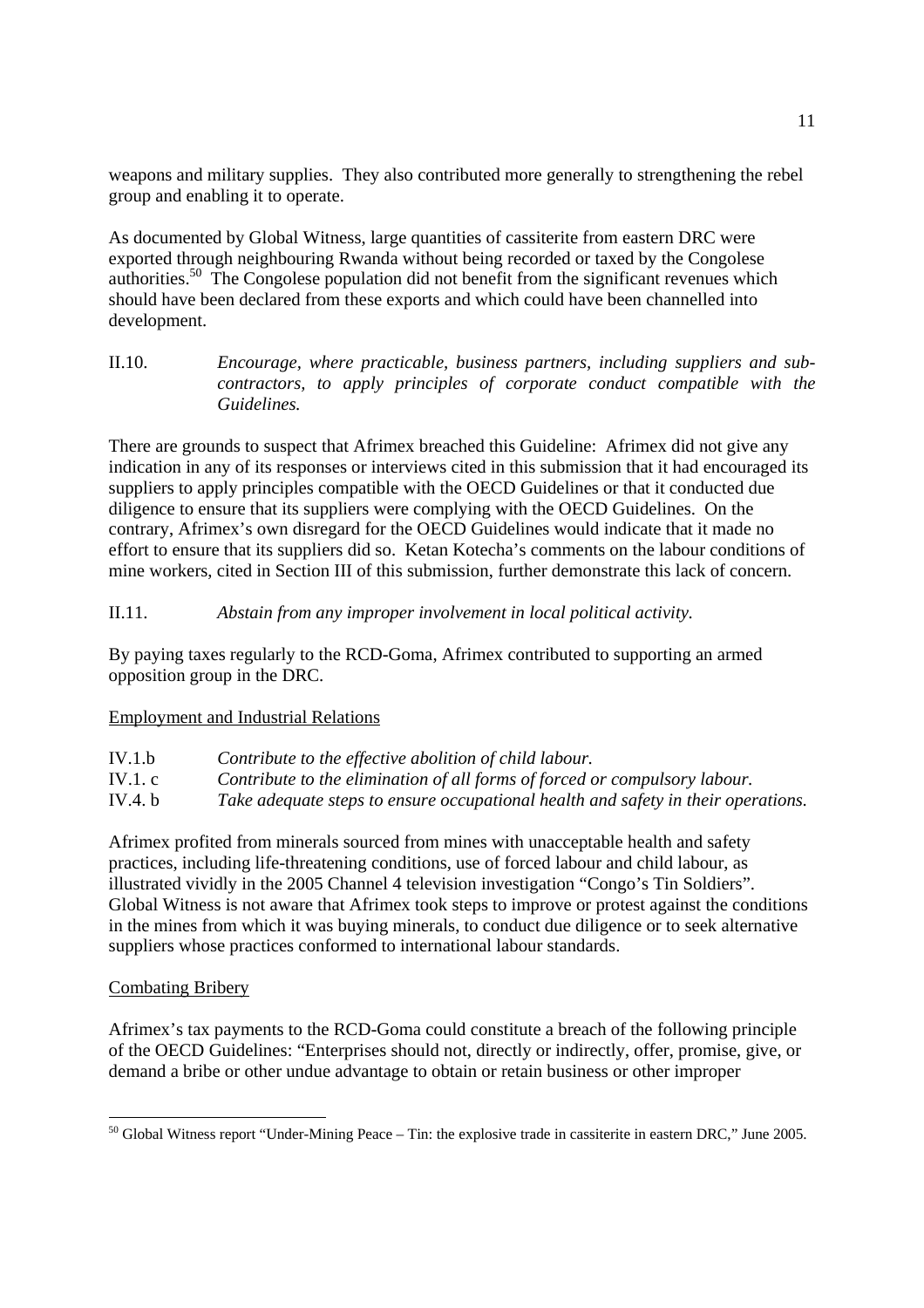advantage. Nor should enterprises be solicited or expected to render a bribe or other undue advantage." More specifically:

VI. 2. *Ensure that remuneration of agents is appropriate and for legitimate services only.*

Afrimex's tax payments to the RCD-Goma cannot be considered appropriate in view of the fact that the RCD-Goma was an armed group fighting the Congolese government. Nor can the RCD-Goma agents be considered to have provided "legitimate services" in exchange for this remuneration.

VI. 6. *Not make illegal contributions to candidates for public office or to political parties or to other political organisations.*

The RCD-Goma evolved from a rebel group into a political party. In either capacity, Afrimex's payments to the group can be considered in breach of this guideline.

## **VII. Conclusion**

As recently as July 2006, statements by Afrimex's director indicated a continuing failure to recognise the negative impact of his company's activities in eastern DRC during the conflict.<sup>51</sup> Despite concerns expressed by the Panel, by NGOs and by members of the International Development Committee about the impact of its operations in eastern DRC, the company claims to still be unaware of the OECD Guidelines and their implications for its commercial activities.<sup>52</sup>

If the DRC's attempts to move towards peace and democracy are to be successful in the aftermath of the 2006 elections, it is essential that the country's natural resources cease to be a catalyst for conflict and begin to be exploited in a transparent and sustainable manner. For as long as some former combatants still threaten the process of stabilisation, measures to prevent those bent on violence from accessing profits from the country's natural resources should be a national and an international priority.

Economic operators have a critical role to play in breaking those links and have the responsibility to adopt practices which do not fuel human rights violations and the use of violence against unarmed civilians. The responsibility for ensuring that they do so rests with governments, who should investigate allegations of breaches by companies from their country and hold these companies to account. By failing to do so, these governments are undermining the effectiveness of the OECD Guidelines.

Unless and until governments start holding rogue companies to account, the OECD Guidelines shall remain a meaningless instrument and companies can continue to fuel conflict and human rights abuses with impunity. In the case of the DRC, all the circumstances which gave rise to

<sup>&</sup>lt;sup>51</sup> Corrected Transcript of Oral Evidence of Ketan Kotecha before the International Development Committee, 4 July 2006.

 $\frac{2000}{2}$  Ibid. Response to Question 421.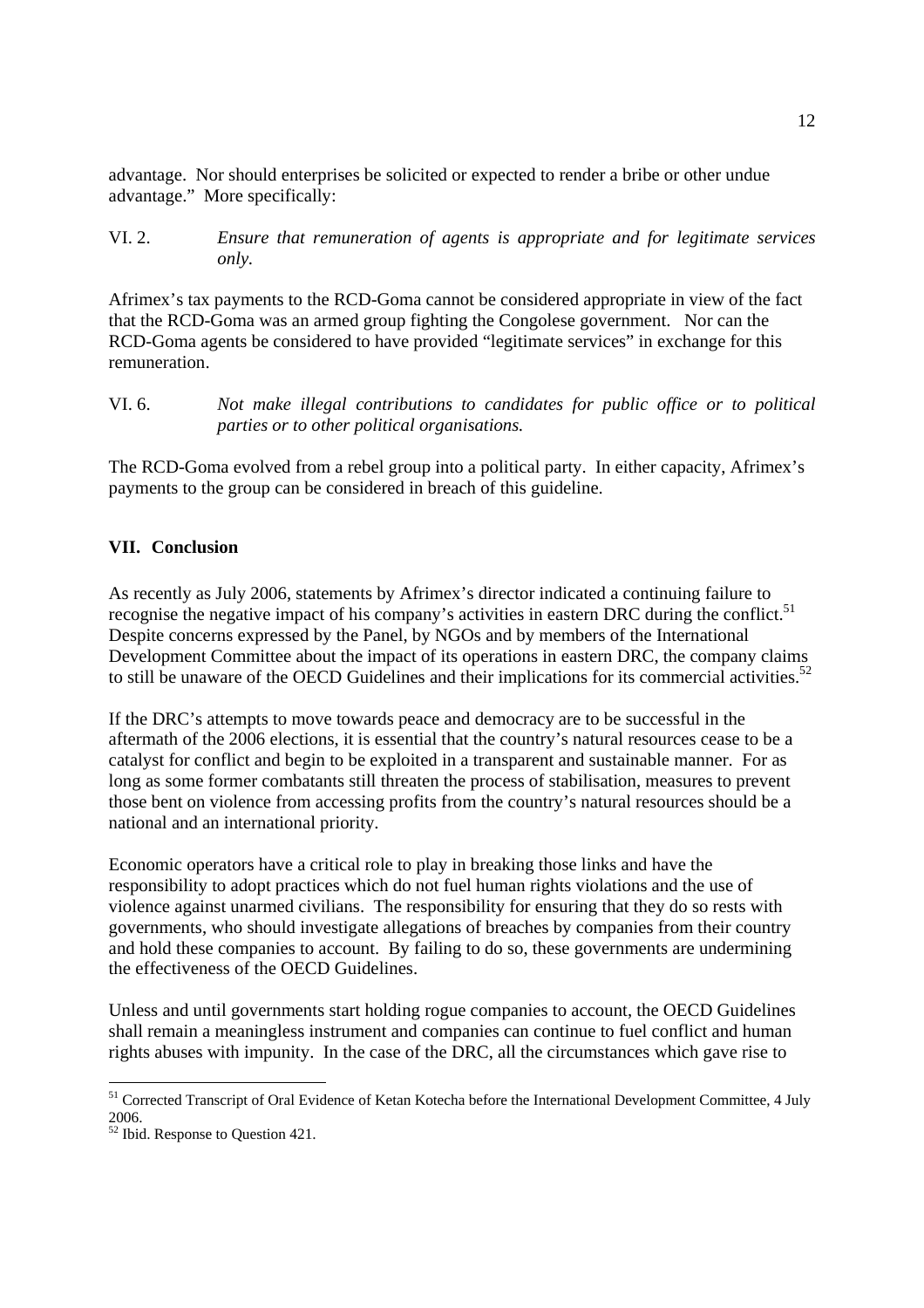concerns about the role of certain companies during the conflict remain in place. If remedial and preventive action is not taken, it is highly likely that these problems could be repeated. The case presented in this submission therefore has immediate and continuing resonance beyond the specific period and events described here.

By acting on this case, the UK Government would be demonstrating a resolve to laying the bases for more responsible corporate practices in the DRC in the longer term and ultimately, seeking a lasting peace in the country.

It is our expectation that the present submission will be considered under the new, revised procedures for submitting complaints to the NCP set up in August 2006 by the Department of Trade and Industry (DTI) in conjunction with the Foreign and Commonwealth Office (FCO) and the Department for International Development  $(DFID)^{5\overline{3}}$  and that if the NCP concludes, on the basis of the information available, that Afrimex has breached the OECD Guidelines, it will issue a public statement to that effect. The successful implementation of these new procedures soon after their establishment would be proof of the UK Government's revived commitment to holding to account British companies alleged to be in breach of the OECD Guidelines and to enhancing the longer-term effectiveness of the OECD Guidelines.

## **VIII. Sources and documentation**

-

*Documents marked with \* are enclosed with this submission.* 

\* Global Witness report, "Under-mining peace. Tin: the explosive trade in cassiterite in eastern DRC," June 2005.

\* Channel 4 investigation, "Congo's Tin Soldiers," 30 June 2005.

\* Corrected Transcript of Oral Evidence before the International Development Committee, Session on Conflict and Development: Peacebuilding and Post-Conflict Reconstruction, 4 July 2006.

\* Letter from Ketan Kotecha, Afrimex (UK) Limited to the Chairman of the International Development Committee, 25 July 2006.

\* Letter from Ketan Kotecha, Afrimex (UK) Limited to Mr. Melvin Holt, United Nations Expert Panel, 23 May 2003.

Global Witness interview with Société Kotecha representative, Bukavu, February 2005.

<sup>&</sup>lt;sup>53</sup> Government response to the consultation on the UK National Contact Point's promotion and implementation of the OECD Guidelines for Multinational Enterprises, published by the DTI on 13 July 2006. Annex 2 outlines the commitments by the government or the NCP under the new procedure.